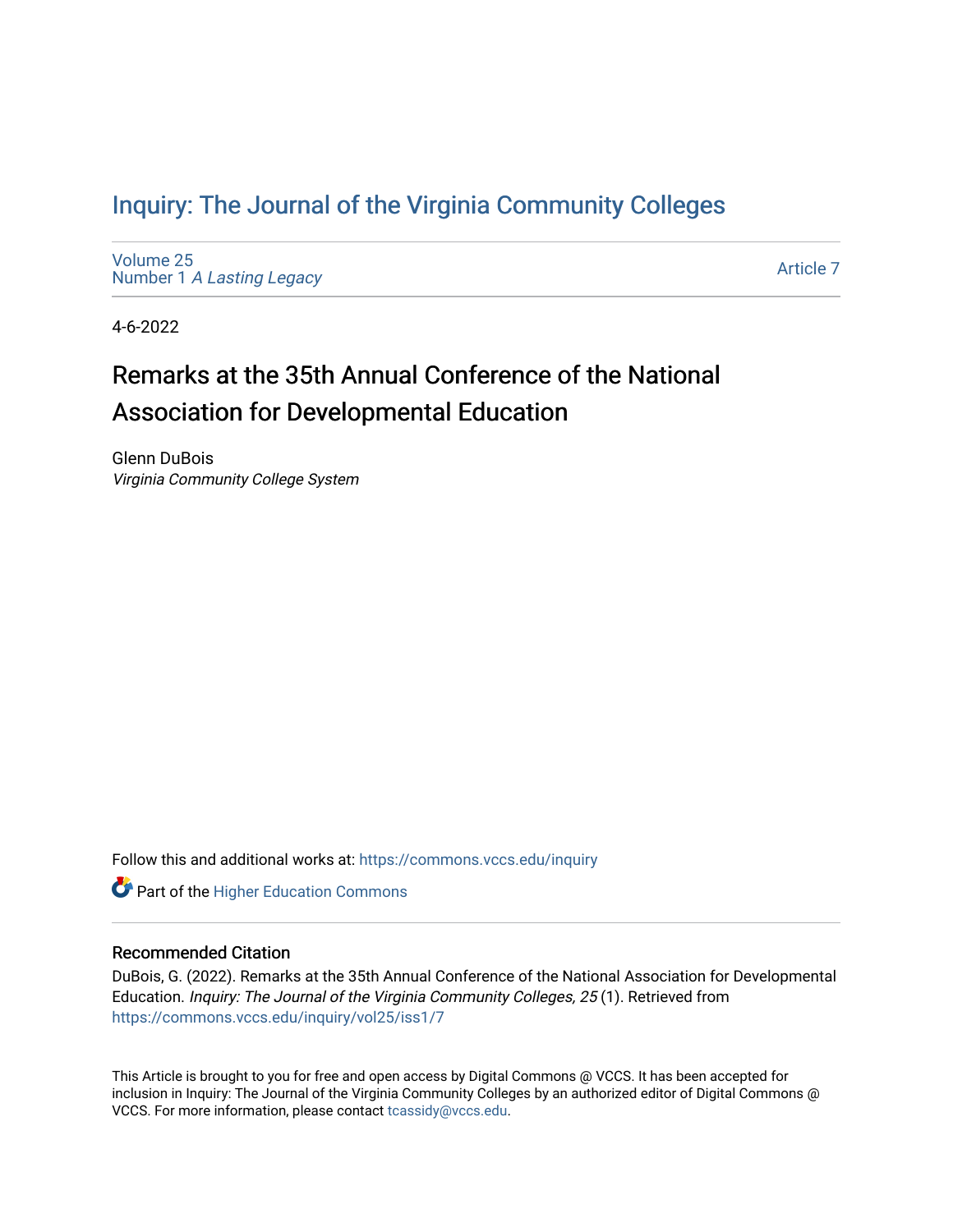## **Remarks at the 35th Annual Conference of the National Association for Developmental Education**

*This speech was delivered at the Marriott Wardman Park Hotel in Washington, D.C. on February 24, 2011.*

ood morning. I'm delighted to be with you to help kick-off the 35<sup>th</sup> Annual Conference of  $G$  ood morning. I'm delighted to be with you to help kick-off the 35<sup>th</sup> Annual Conference of the National Association on Developmental Education (NADE). The theme for this year's  $G$ meeting, "Capitalizing on Developmental Education," couldn't be more timely. It fits nicely, in fact, with what we all heard just a few weeks ago in the President's State of the Union speech. President Obama referred to America's collective challenges, describing them as today's Sputnik moment. Later, after talking about community colleges and universities, he urged the nation to, "Win the Future!"

Too few people realize what I firmly believe: the work of the people in this room, the creation of a new and more effective developmental education, and our ability to elevate those who were once considered "not-college-material" will determine America's place in the world.

Our Sputnik moment? Without your best efforts, America will lack the people we need to build and fuel the rockets on this next proverbial space race.

Win the future? Without your success, we won't even be able to field a team, let alone win anything.

Once, perhaps, we had the luxury of sitting back, waiting for the best and brightest to reveal themselves. That's no longer a winning strategy. Our success, today, depends on getting as many people as possible to reach their potential – and we quantify that, we make it tangible with a postsecondary credential.

"Opportunity is missed by most people," Thomas Edison once said, "Because it is dressed in overalls and looks like work." Were he with us in this room today, Edison would agree that the opportunity we face with developmental education today is boundless.

### **On the challenge**

Like a Charles Dickens novel, the last four years has been the best and worst of times for Virginia's Community Colleges. Our enrollment has grown by nearly 48,000 people. Our annual state funding has been slashed by \$105 million.

Neither of those facts keeps me up at night. What keeps me up at night is knowing that we share a dubious distinction with Germany as the only industrialized nations that is replacing its current generation of workers with one that is less educated. What keeps me up at night are memories from a visit to Turkey where students and families are desperate to access a college education and will go just about anywhere and pay just about any price to get it. What keeps me up at night are memories from a visit to China where I visited an institution roughly as big as a mid-sized community college that is educating more STEM students than its American counterpart is educating total students.

I applaud and support President Obama's goal of increasing the number of American college graduates by five million over the next decade. I feel the same way about Virginia Governor Bob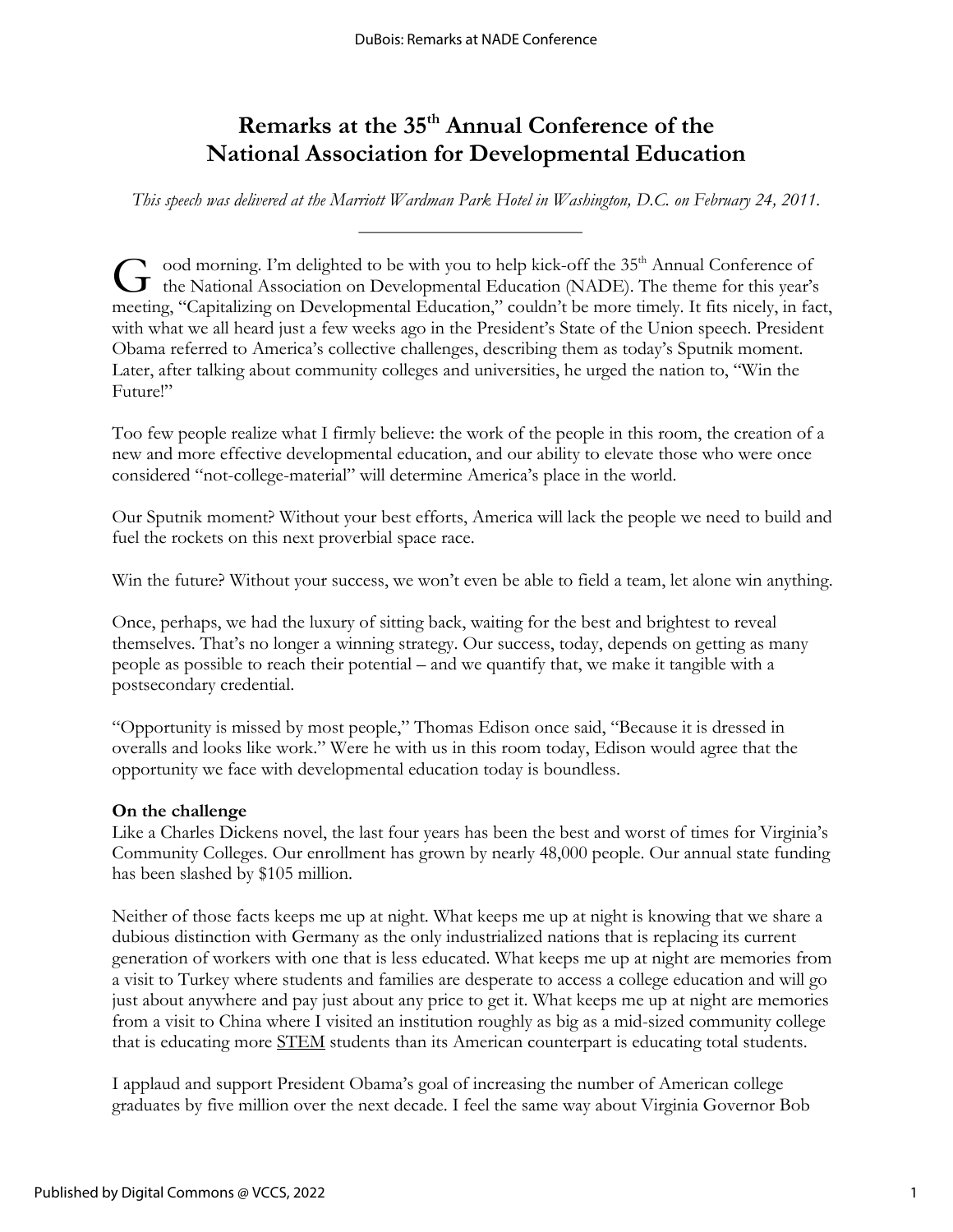McDonnell's goal of increasing the number of Virginia college graduates by 100,000 over the next fifteen years. These are the right public policies – and one of the few issues that achieves bipartisan agreement in today's politics.

At Virginia's Community Colleges, we are pursuing an aggressive public agenda to hold up our end of the deal. It's a six-year strategic plan, called *Achieve 2015*, five goals largely focused on the issue of student success. To truly pursue that plan in a time of tight budgets, we are in the midst of a statewide reengineering process centered on the issue of developmental education. That's the biggest roadblock we face to achieving our strategic goals and being the partner that students, families, employers, and elected leaders need us to be if America's best days are still ahead of us. While I could go on and on with the nuance of what we are doing, I think our strategy comes down to three simple elements: priorities, partnerships, and results.

### **On priorities**

Virginia's Community Colleges are proud to say that we were among the inaugural participants in the Achieving the Dream project. That helped us really focus on the barrier that developmental education poses to student completion and student success. Half of our incoming students need developmental education. Of that group, three out of four students fail to graduate or transfer within four years. We like to consider ourselves as experts in developmental education. Those numbers, however, tell a different story.

Next, we created a statewide taskforce that studied the issue and made three significant recommendations: first, we must reduce the overall need for developmental education in Virginia. That means swimming up-stream to address the problem and that means bolstering the partnerships we have we those who work in K-12. Second, we must redesign developmental education courses. The students who take these courses and the instructors who teach them are both so much better than results indicate. We are failing, however, to position those students for success. The process is failing them. The status quo – little more than a false promise – is no longer justifiable. And third, we must articulate measurable goals for this reform effort and reach them. In a perfect world, every student that needs developmental education would get it and get on his or her way to graduation and further success. While we aspire to that; we must be better than 25 percent.

The mechanics of our reform, explained briefly, simply involves moving our process from a broadbased assessment that gives you either a thumbs up or thumbs down on the need for a semester or year of developmental education to one that reveals an individual's particular areas of weakness and helps them improve through shorter, module classes. We aim to give the student exactly what they need without bogging them down in things they don't. While the mechanics of this reform are important, so too is the larger cultural shift that is at its heart.

### **On partnerships**

The most important thing we need to do to make our developmental education more successful is to bolster the relationships we hold with those engaged in it – I am talking about our community college faculty, I am talking about those who work in the high schools, and I am talking about the students themselves.

For us, that process began with a statewide taskforce model that was inclusive of those broad perspectives. We have separate task forces for developmental mathematics and developmental reading and writing. Those panels are co-chaired by both a retired and current VCCS president and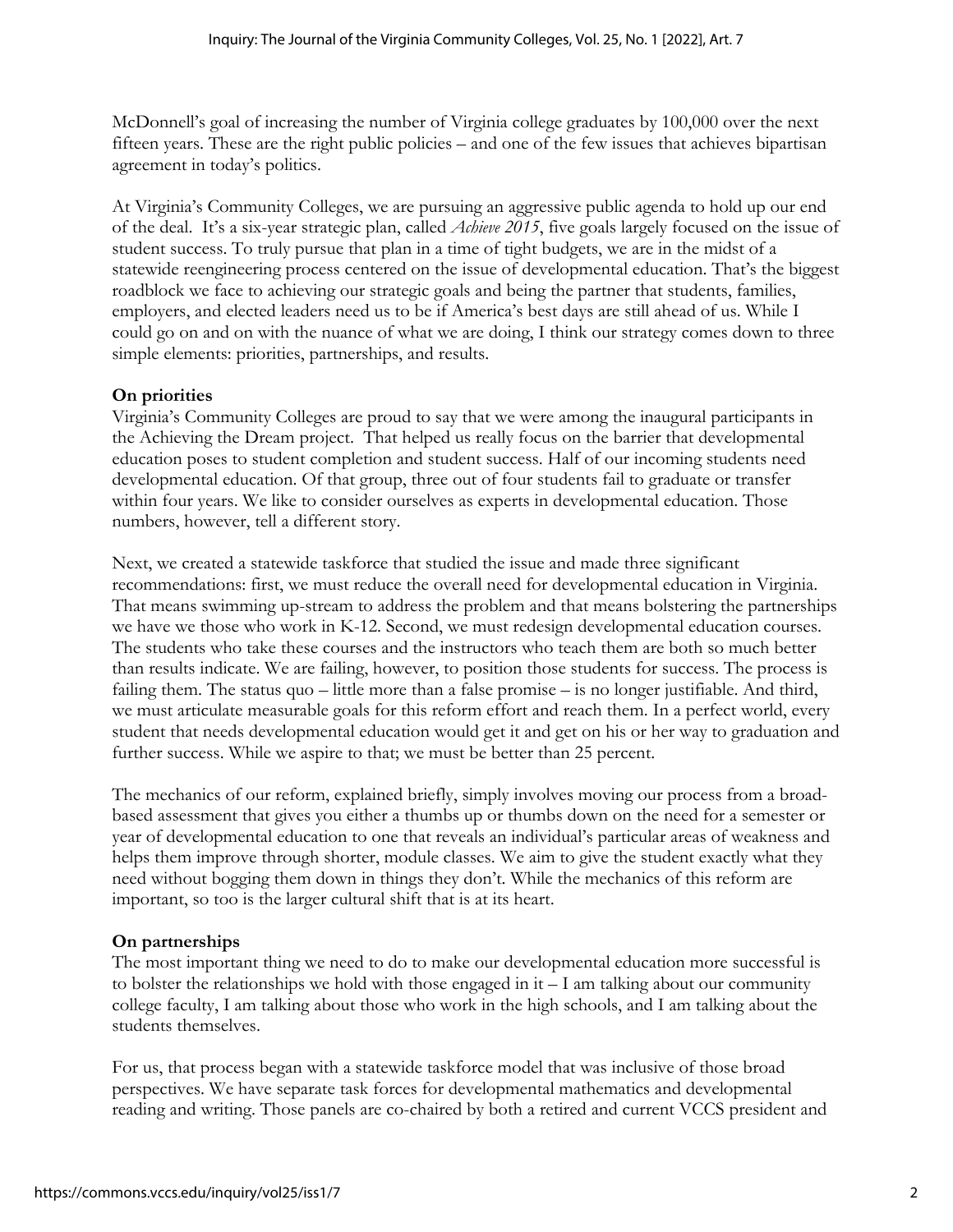include vice presidents; deans; academic and student services people; faculty members from inside and outside of the respective subject areas; workforce non-credit people; counselors; and a K-12 representative.

We began with mathematics. That panel's work is already finished. It's now being implemented by a second panel that consists of 40 math faculty members, including at least one instructor from each of our 23 community colleges. They are meeting now and will continue to meet through the full implementation across the state, scheduled to occur in spring, 2012. The process will repeat itself with developmental reading and writing, obviously on a different timeline.

The perspective our faculty offers is critical to the success of this effort. That's why our commitment to them is so strong and will grow stronger in time. This April, we are hosting an inaugural Developmental Education Symposium for our faculty. We hope this becomes an annual event. This year, we are expecting 200 developmental faculty members from across the state to gather, hear from our keynote speaker from the National Center for Developmental Education, and participate in collaborative working sessions to tackle the challenges they share in this field.

Further, we are assembling what we hope will be another annual event, our Chancellor's Developmental Education Institute in June. This will be a smaller, more intensive effort where 50 faculty members will attend a week-long institute, likely led by the folks at the National Center for Developmental Education. This will be unique for the nation, with an agenda focused on Virginia's developmental reform efforts.

We are trying to build a group of master developmental faculty members. We will challenge them to be part of the solution to this issue and to lead at least two professional development opportunities for their colleagues back on campus. Both opportunities require significant resources and labor. But they are a shrewd investment in the men and women who will be transforming white paper ideas into action and transforming lives in the process.

I mentioned earlier that one of the needs we discovered when we focused on the issue was the need to swim up-stream and to reduce, if not eliminate, the need for developmental education. Hard data over the last four years consistently shows that half of the recent high school graduates we serve require developmental education. Finger-pointing is easy, isn't it? I mean how simple would it be to publicly cry that a lack of college readiness among high school graduates is the reason our success numbers aren't higher?

It would be easy to make that case. It would also be a waste of time. Instead of pointing a finger, we extended our hand to our K-12 partners. Our 23 community college presidents met with local school superintendents face-to-face to share the grim statistics. They met with a simple message, an appeal, really, asking what can we do together to turn these numbers around?

Those conversations led to some promising collaborative efforts. We are conducting several pilot programs across the state right now that work like this: high school juniors take our community college placement tests. Those who demonstrate a need for remedial education are offered a capstone college readiness class in their senior year of high school. That class is designed cooperatively by our community college faculty and their counterparts at the high school. We began with mathematics. We are expecting to see the results from those pilot efforts soon but I would be willing to bet a week's pay that they will be significant.